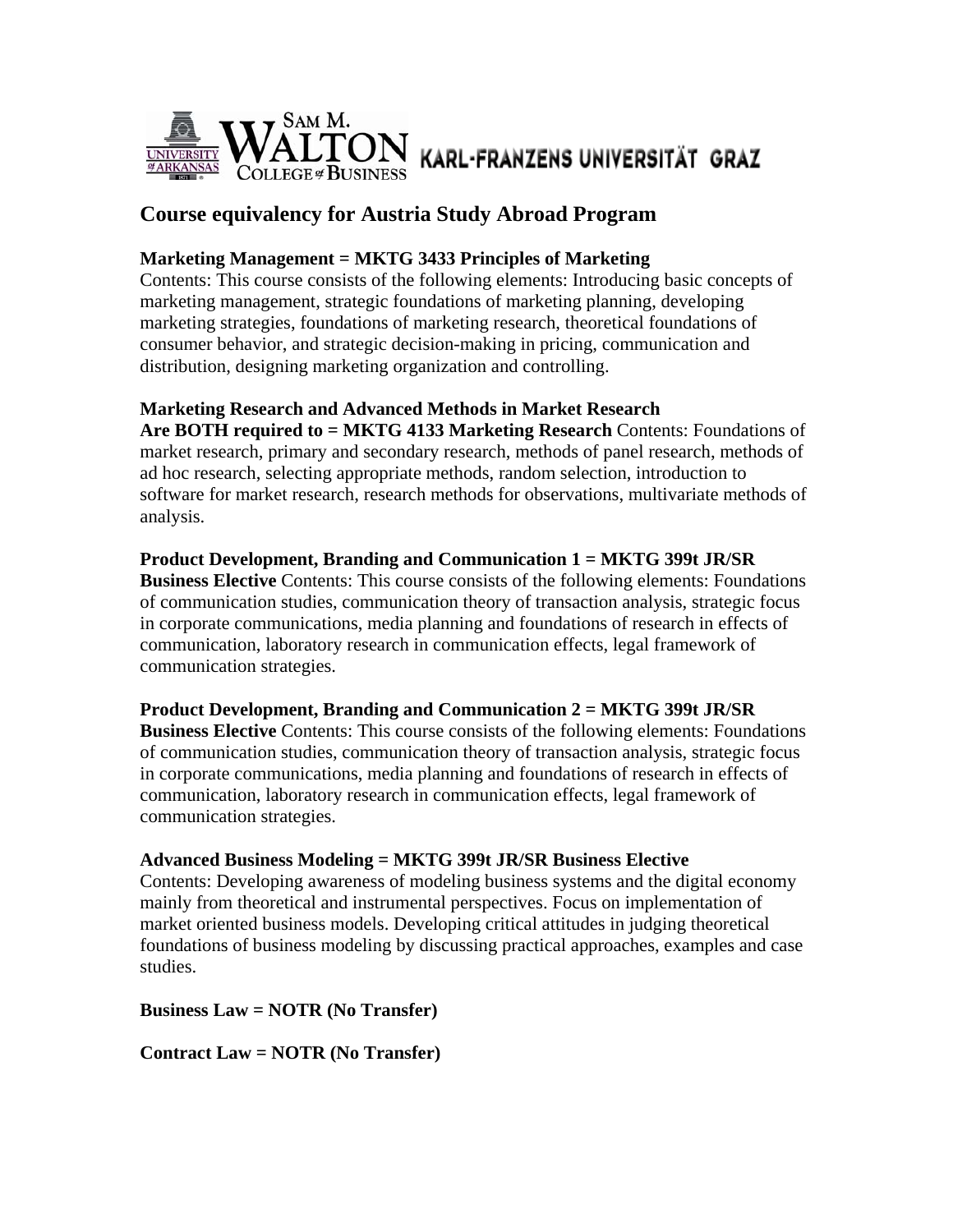# **History of Money and Capital Markets = FINN 399t JR/SR Business Elective**

Content: European money- and capital-markets in the early modern times wars as motors for transactions of money and capital (examples) - a worldwide market arises (revolution of traffic, "world"-trade) - the great entrepreneurs and enterprises in the 19th century effects of wars in the 20th century- the rich and mighty people in the world (20th century)- money and capital in a bipolarized world (1945 - 1989)- petroleum: the fight for the black gold- free good water?- "Third world"-countries (mortgaging, economic problems, IWF)- "Crashs" in the last decades- money- and capital-markets: Eastern Europe/Russia

# **Public Finance = FINN 399t JR/SR Business Elective**

Content: This course covers the following topics: 1. The public sector in a mixed economy: What it was, what it is, and what it ought to be.Recapitulation: Everyone's guide to the concept of economic efficiency. 2. Public expenditures: Types of public expenditures, efficiency issues, incentives, organizations and mechanisms. 3. Choosing among tax systems: Fairness, efficiency and other issues. 4. Tax incidence. 5. Taxes, subsidies and economic efficiency. The problem of targeting subsidies. 6. Allocating costs: The Ramsey-rule versus the benefit-principle. 7. Understanding the modern approach to privatization and (de) regulation.

#### **Capital Investment Planning = FINN 399t JR/SR Business Elective**

Content: Assessment of investment projects considering the following problems: capital rationing, uncertainty, borrowing, taxes, inflation, investment assistance, optimization of utilization period, proper discount rates, adjusted present value method, simulation, real options.

# **International Finance and Accounting = FINN 399t JR/SR Business Elective**

Contents: This course presents the basics of interest rate derivatives and structured interest based financial products that are used in practice. Students will be able to understand interdependencies and developments in these areas, to use and apply them.

# **Capital Budgeting and Finance = NOTR (No Transfer)**

# **Basics of the Digital Economy 1 = ISYS 399t JR/SR Business Elective**

Content: Information, Organization and Management/ Market Dynamics and Competition \* Fundamental Information and Communication Models \* The Potential of Information Technology in Developing the Market-driven Organization \* Dissolution of Hierarchies \* Dissolution of Corporate Boundaries \* New Forms of Market Coordination \* Corporate strategy and the Internet

#### **Basics of Digital Economy 2 = ISYS 399t JR/SR Business Elective**

Content: Developments and trends in information technology - Basics of telecommunication - Internet technologies - Internet security - eBusiness Applications

# **Methods and Techniques of Individual Information Processing = ISYS 3373 End**

**User Computing** Contents: The goal of the pro-seminar is the intermediation of